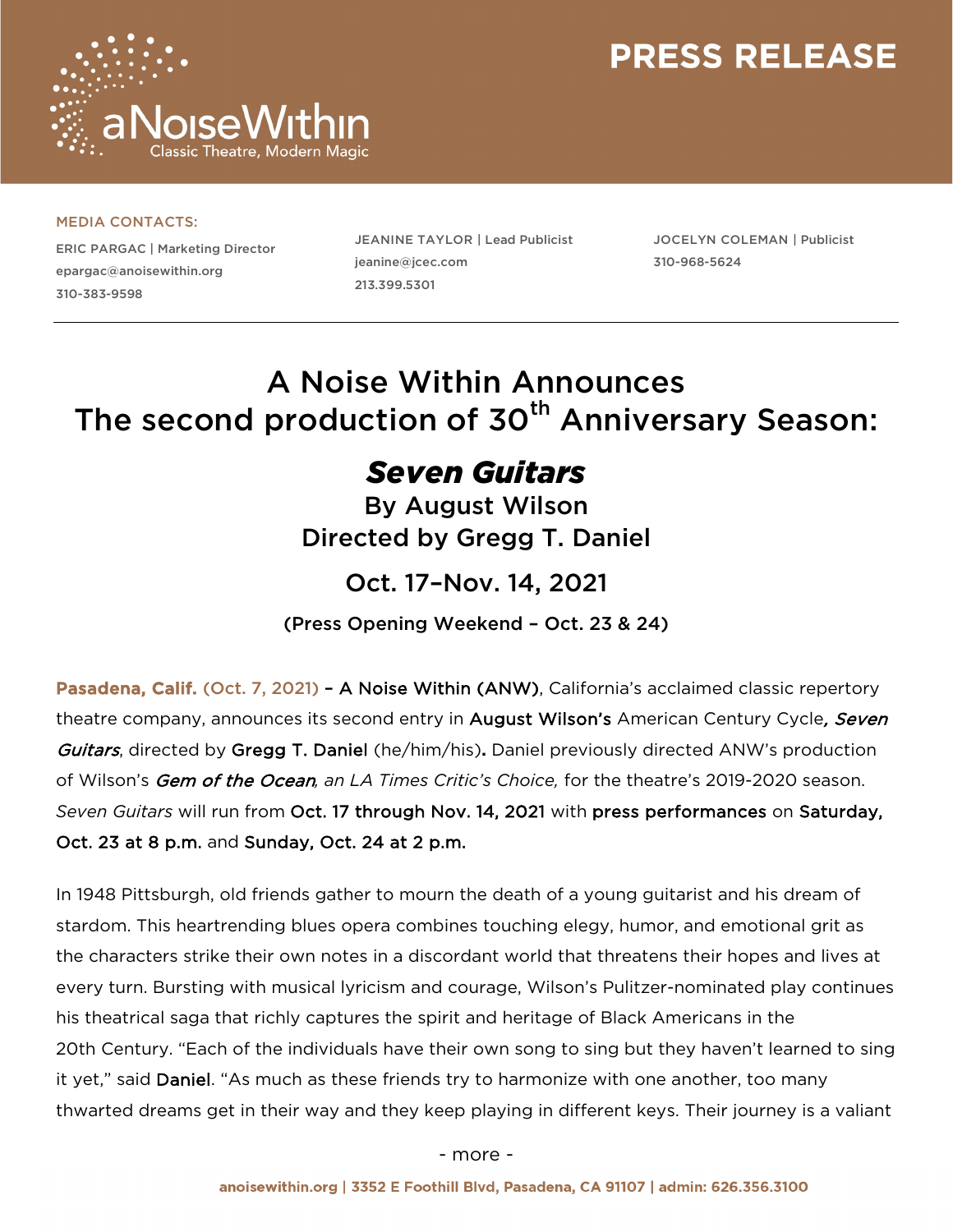

struggle to maintain their identity and dignity in a racist society imposing barriers on them—a mirror to contemporary America."

In conjunction with the blues-inspired musical language of the play, the guitar becomes a prominent symbol of ambition and unfulfilled promise for all the characters as they navigate their lives and their relationships with each other.

"The seven characters who inhabit this thrilling piece all have a passionate story to tell, but each is incessantly muted by systemic racism. Theirs is a story of courage and resilience," said Co-Producing Artistic Directors Geoff Elliott (he/him/his) and Julia Rodriguez-Elliott (she/her/hers).

The wellness of the patrons, staff, crew, and artists continues to be a top priority for A Noise Within. For over a year, the theatre has developed and refined extensive plans to keep everyone safe. These procedures include but are not limited to: staff and crew certifying as COVID compliance officers, initiating a deep clean of our HVAC system for optimal turnover of fresh air, routinely disinfecting high-touch areas, providing PPE, and following LA Department of Health guidelines.

Before being admitted into the theatre, all audience members must provide proof of full vaccination. Masks are required regardless of vaccination status and will be available onsite until such time that LA County stops requiring masks indoors. At that point, masks will continue to be strongly recommended. A Noise Within has required full vaccination for all staff, artists, and volunteers who work onsite. Social distanced seating is available upon request. More information is available at anoisewithin.org/covidsafety.

"We are engaging in ongoing conversations with crew, staff, and artists to ensure that we hear all voices and make everyone feel as safe as possible," said Managing Director Michael Bateman (he/him/his).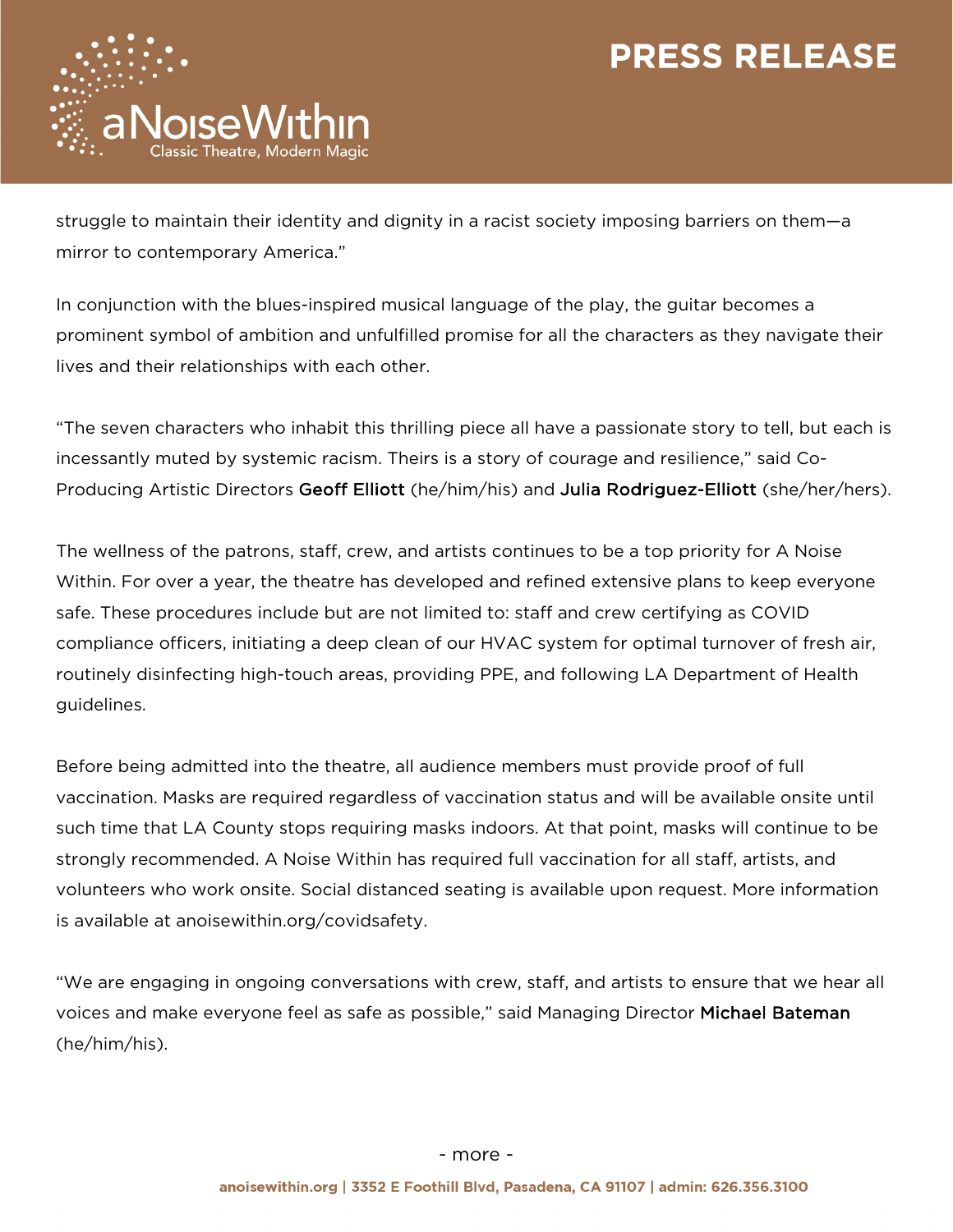

Single ticket prices for *Seven Guitars* start at \$25 and are available at anoisewithin.org, by phone at 626-356-3121, and at the box office located at 3352 East Foothill Blvd in Pasadena, Calif.

August Wilson's *Seven Guitars* is presented by arrangement with Concord Theatricals on behalf of Samuel French, Inc. www.concordtheatricals.com

### **Cast and Creative Team**

The cast includes Floyd Barton: Desean K. Terry\* Louise: Veralyn Jones\* (she/her/hers) Hedley: Kevin Jackson\* Canewell: DeJuan Christopher\* Ruby: Sydney A. Mason\* Red Carter: Amir Abdullah\* (he/him/his) Vera: Cherish Monique Duke\* (she/her/hers)

Directed by Gregg T. Daniel<sup>§</sup>. Scenic design by Stephanie Kerley Schwartz<sup>†</sup> (she/her/hers); costume design by Mylette Nora; lighting design by Derrick McDaniel (he/him/his); original music composition by Maritri Garrett (she/her/hers); sound design by Jeff Gardner<sup>+</sup> (he/him/his); choreographer is Joyce Guy; assistant director is Khalil J. Powell (he/him/his); fight choreography by Kenneth R. Merckx, Jr.; intimacy director is Carly Weckstein (she/her/hers); stage manager is Rita Cofield\*; assistant stage manager is Quinn O'Connor (she/they); wig/makeup design by Shelia Dorn; props master is Denys Podmazko; dialect coach is Andrea Odinov; Solo Blues Harmonica is David A. Barnes; and Scenic Construction / Painting is Sets to Go.

§The Director is a member of the Stage Directors and Choreographers Society, a national theatrical labor union. \*Member of Actors' Equity Association, the Union of Professional Actors and Stage Managers in the United States. †Designer is represented by United Scenic Artists Local USA-829 of the IATSE.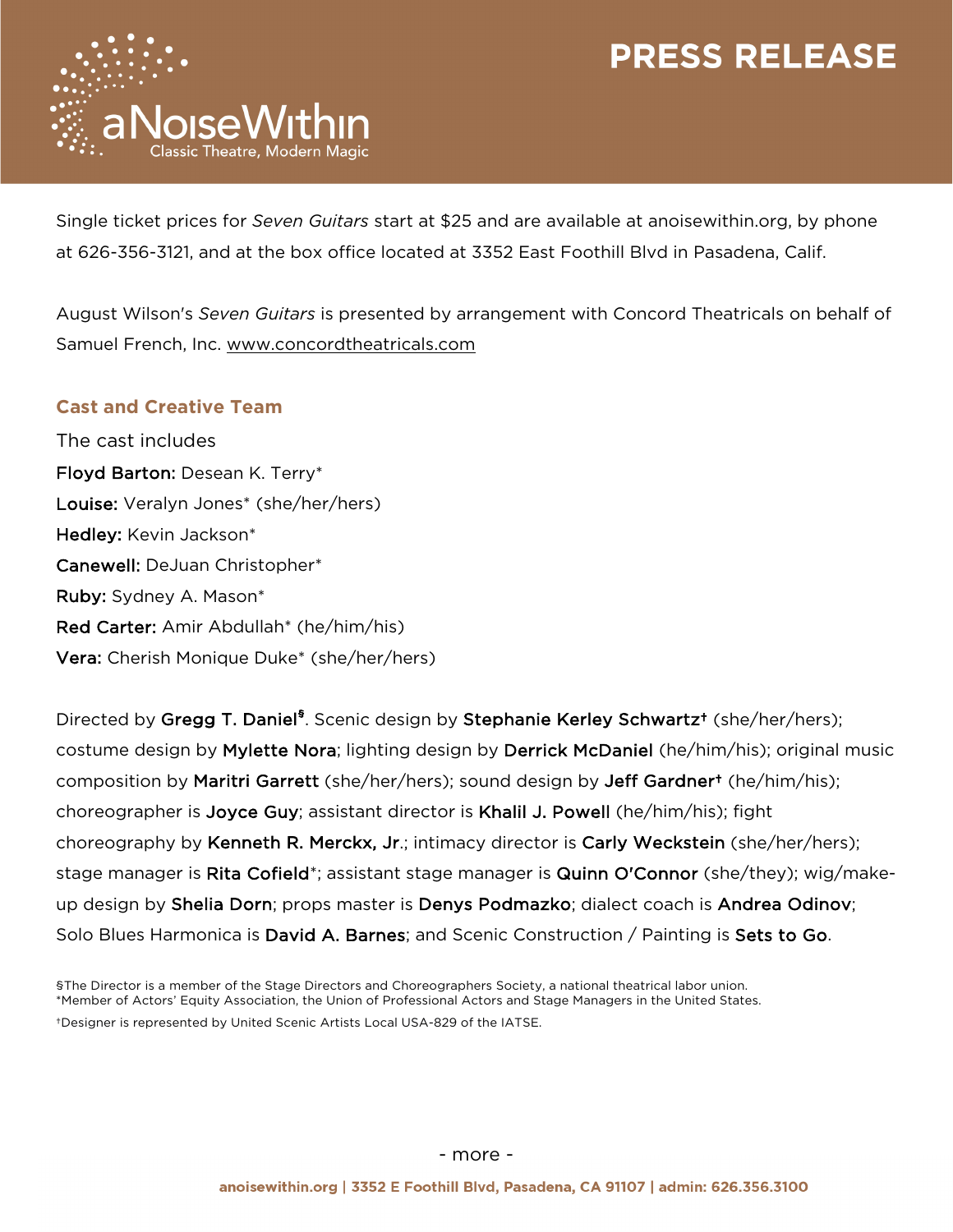

### **Performances**

Sunday, Oct. 17 at 2 p.m. (Preview) Wednesday, Oct. 20 at 7:30 p.m. (Preview, Pay What You Choose, & Symposium) Thursday, Oct. 21 at 7:30 p.m. (Preview & Pay What You Choose) Friday, Oct. 22 at 8 p.m. (Preview) Saturday, Oct. 23 at 8 p.m. (Opening Night & Press Performance #1) Sunday, Oct. 24 at 2 p.m. (Press Performance #2) Thursday, Oct. 28 at 7:30 p.m. Friday, Oct. 29 at 8 p.m. (Post-Show Conversation) Saturday, Oct. 30 at 2 p.m. Saturday, Oct. 30 at 8 p.m. Sunday, Oct. 31 at 2 p.m. (Post-Show Conversation) Thursday, Nov. 4 at 7:30 p.m. Friday, Nov. 5 at 8 p.m. (Post-Show Conversation) Saturday, Nov. 6 at 2 p.m. Saturday, Nov. 6 at 8 p.m. Sunday, Nov. 7 at 2 p.m. Sunday, Nov. 7 at 7 p.m. (Sunday Rush) Thursday, Nov. 11 at 7:30 p.m. Friday, Nov. 12 at 8 p.m. (Post-Show Conversation) Saturday, Nov. 13 at 2 p.m. Saturday, Nov. 13 at 8 p.m. Saturday, Nov. 14 at 2 p.m.

### **Ticket and Price Information**

**Buy Online:** www.anoisewithin.org **Buy Via Phone:** 626-356-3121

**Purchase at Box Office:** 3352 E. Foothill Blvd., Pasadena, CA 91107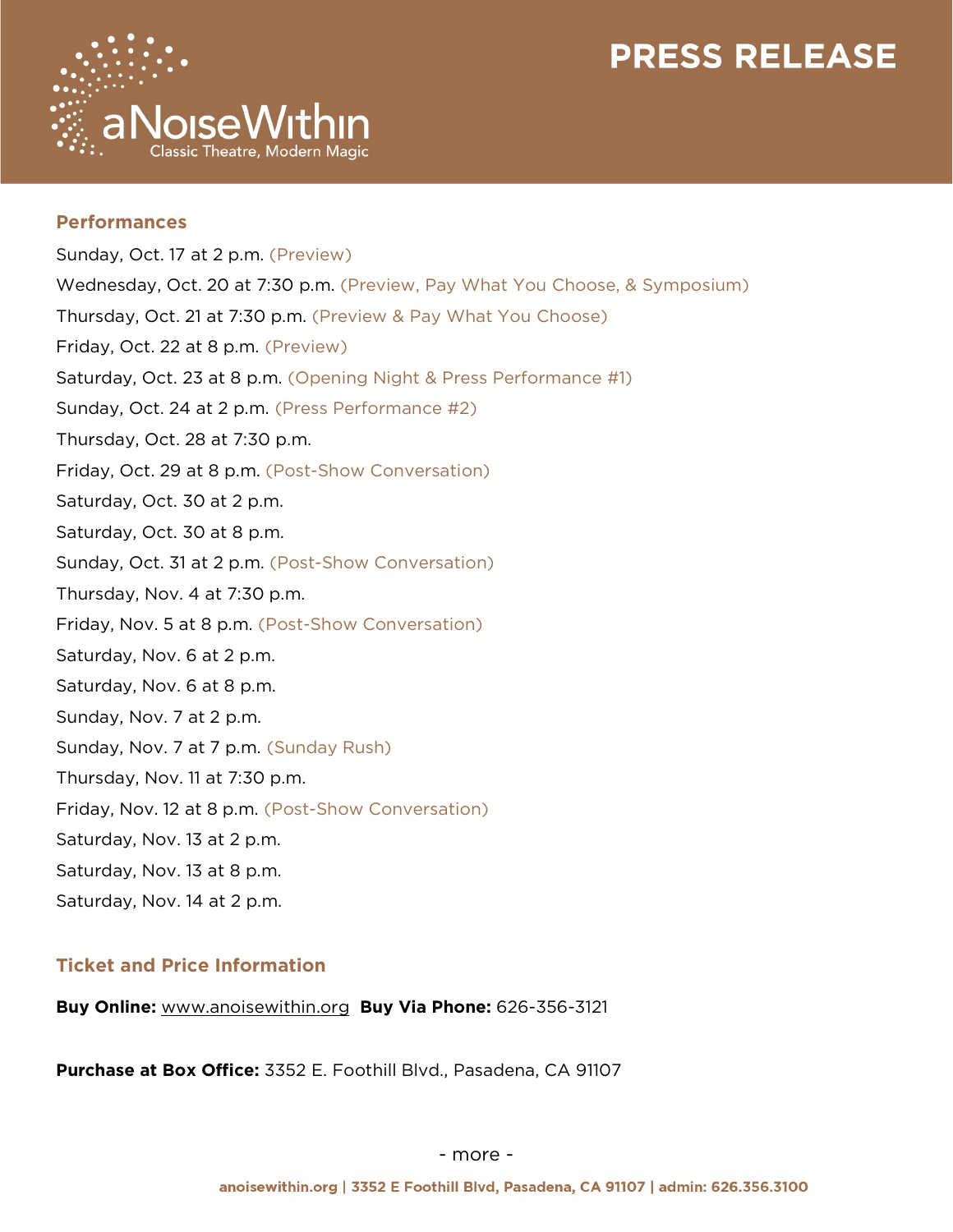

**Regular Prices:** Single tickets from \$25, Student Rush with ID an hour before performance \$20.

**Groups (10 or more):** Adults from \$25 to \$50 a ticket, up to 35% off; Students from \$18/tickets. Call 626-356-3121 for more information and ask for Subscriber Services Manager Deborah Strang.

**Sunday Rush:** Nov. 7 at 7 p.m. – all tickets remaining are \$25, available online after 12 a.m. day of performance with the code SUNDAYRUSH or at the box office, cash or credit, after 2 p.m. day of performance.

**Pay What You Choose:** Oct. 20 and Oct. 21 at 7:30 p.m. – Pay What You Choose tickets will become available online starting at 12 a.m. on the day of each performance with the choice to pay \$5, \$10, or \$15 (handling fee not included).

#### **Conversations and Presentations with the Artists**

This run of *Seven Guitars* includes a a pre-show symposium featuring a noted scholar at 6:45 p.m. on Oct. 20, and post-show conversations on Oct. 29, Oct. 31, Nov. 5, and Nov. 12.

### **ANW's 2021-2022, 30th Anniversary Season – THEY SHATTERED THE CHRYSALIS**

"The world is in the midst of extraordinary change," said Geoff Elliott and Julia Rodriguez-Elliott, "a year of Covid-19; a time of greater awareness of systemic racism, and of confronting violence against people of color; a more aggressive push for women's and LGBTQ+ rights; and more. The world we once inhabited is shattering. Each of the productions in the 2021-22, 30th Anniversary Season is a passionate examination of seismic shifts in reality and how special individuals summon extraordinary courage to meet these changes head-on."

A Noise Within's shattering new season began in the fall with Lisa Peterson and Denis O'Hare's rendition of An Iliad (September 12 - October 3, 2021) directed by Julia Rodriguez-Elliott. The Spring 2021 filmed production returns live to the stage with alternating performances from Deborah Strang and Geoff Elliott. *An Iliad* will be followed by another chapter of August Wilson's 10-play American Century Cycle, the blues opera *Seven Guitars* (October 17 - November 14, 2021). Bursting with musical lyricism and courage, Wilson's Pulitzer-nominated play richly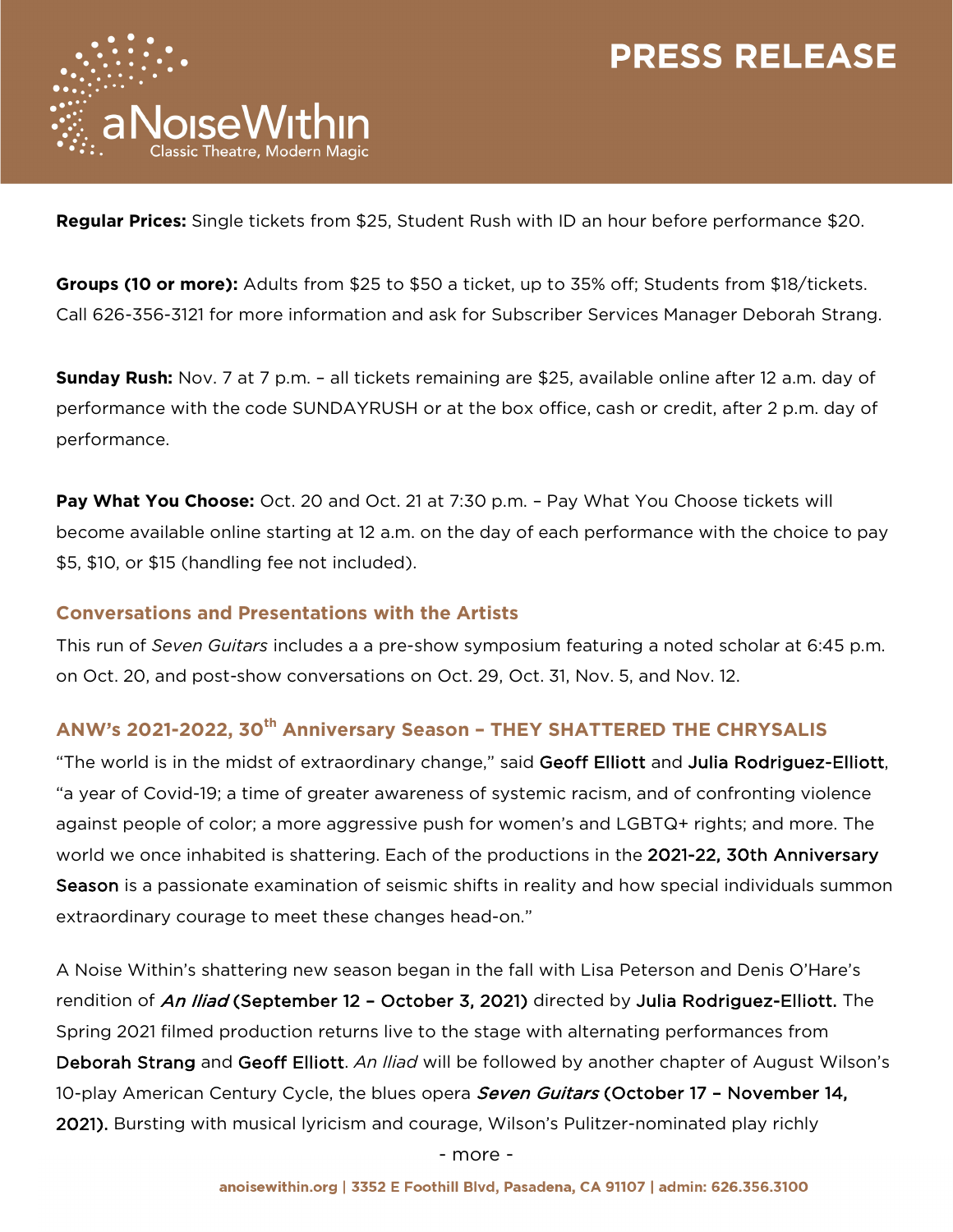

captures the spirit and heritage of Black Americans in the 20th Century. *Seven Guitars* will be directed by Gregg T. Daniel, director of *LA Times* Critic's Choice *Gem of the Ocean* at ANW in 2019 and a recipient of the 2016 NAACP Best Director award for the International City Theatre's production of *Fences.*

The Holiday Season brings back Charles Dickens' A Christmas Carol (December 2 - 23, 2021) directed by Julia Rodriguez-Elliott and Geoff Elliott. This timeless classic takes to the stage once more with an all-new musical score by Resident Artist Robert Oriol.

The new year will begin with William Shakespeare's bittersweet comedy *All's Well That Ends Well* (February 6 – March 6, 2022). Directed by Nike Doukas (she, her, hers), the rarely seen classic celebrates a young woman as she breaks the man-made chrysalis to follow her heart. Next, Nilo Cruz's Pulitzer Prize-winning *Anna in the Tropics* (March 20 - April 17, 2022), intertwines ritual, tradition, and raw sensuality in the working community of a Cuban-American cigar factory in 1920s Tampa, Florida. *Anna in the Tropics* will be directed by Jonathan Muñoz-Proulx (he/him/his), Director of Cultural Programming at ANW.

Finally, A Noise Within will conclude its triumphant return to the live stage with Mary Zimmerman's (she, her, hers) Metamorphoses (May 8 - June 5, 2022) directed by Julia Rodriguez-Elliott. Mary Zimmerman (author of ANW's award-winning *Argonautika*) creates this Tony Award®-nominated masterpiece, based on the Myths of Ovid. Be mesmerized with tales of Midas, Orpheus, Aphrodite, and more in a whimsical and heartbreaking meditation on the joys and perils of being human.

Geoff Elliott and Julia Rodriguez-Elliott conclude, "Change can be joyful or heartbreaking. Change is inevitable. Change is necessary. Change is here! Join us as we celebrate protagonists who each 'Shattered the Chrysalis.'"

### **About August Wilson**

August Wilson was born on April 27, 1945, in the Hill District community of Pittsburgh, Pennsylvania as Frederick August Kittel, Jr. to Daisy Wilson, a cleaning lady, and Frederick August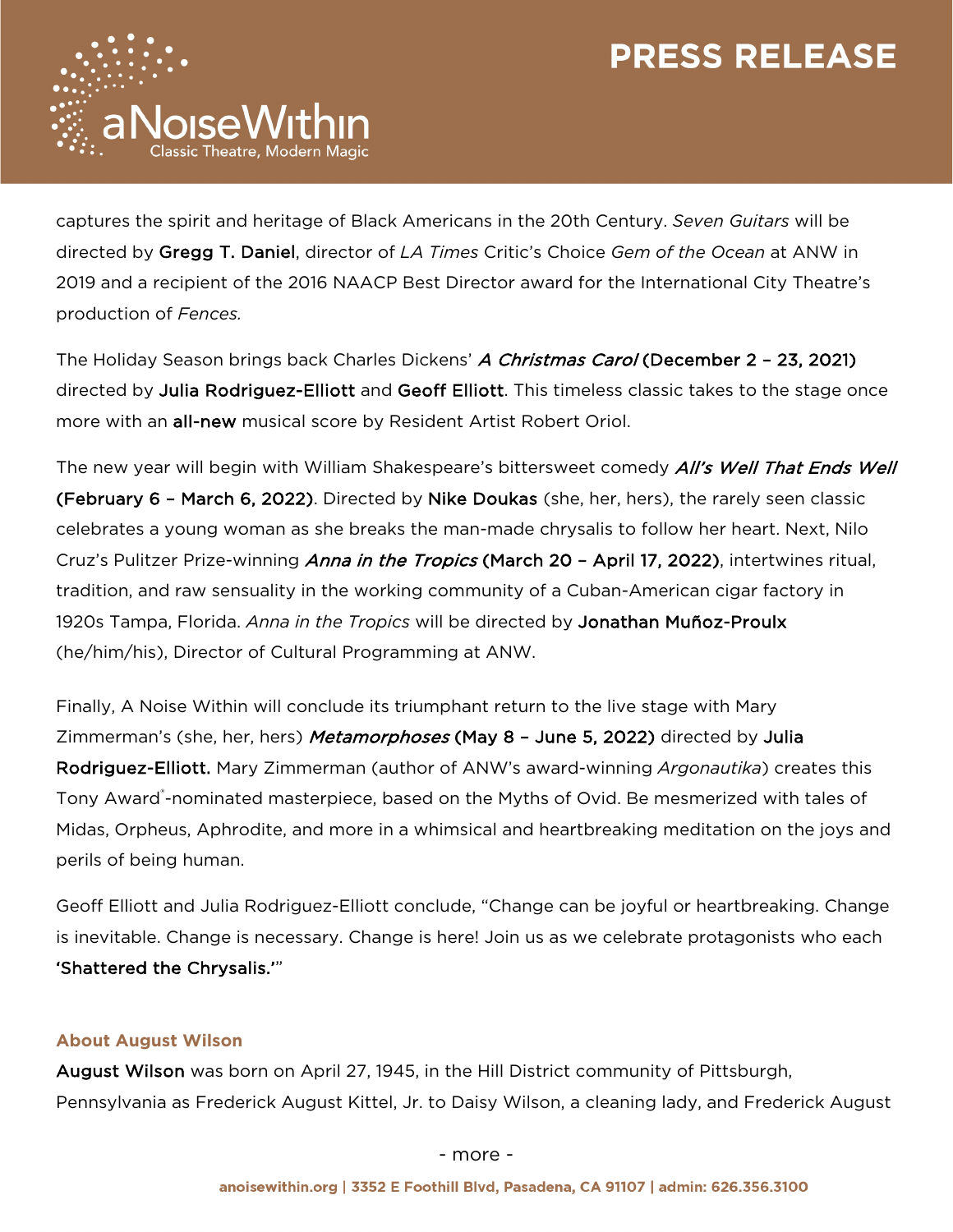

Kittle, a German immigrant and baker. Wilson's father was absent for most of his life, leaving Daisy Wilson to raise August and his six siblings in a two-room apartment.

In 1958, Daisy Wilson married David Bedford. Growing up, Wilson had a complex experience with race. His mother, Daisy, was Black, his father, Frederick Kittle, was white, and David Bedford, his stepfather, was Black. The complexity of Wilson's experience with race is expressed in many of his plays.

While Wilson was a bright and creative student, he found school life difficult. In 1959, Wilson attended three different schools. He began high school at Central Catholic High School, a predominantly white, private school. There, he was the victim of race-based bullying so extreme that he transferred to Connelly Trade school. However, Wilson quickly grew bored at Connelly Trade school and transferred once more to Gladstone High School. There, he was accused of plagiarizing a paper he had written, and he secretly dropped out of school all together at the age of 15.

After leaving school, Wilson continued to educate himself—he would go to the Carnegie Library of Pittsburgh during school hours to study while his mother thought he was at school. During his selfeducation, he read the works of Langston Hughes and Ralph Ellison, and he learned to love the blues and Bessie Smith's voice. During this time, he began to spend time in restaurants and barbershops around the Hill District simply to listen to the residents' voices and stories. Wilson would later draw on these voices and stories as inspiration for his writing.

In 1962, Wilson enlisted in the U.S. Army, but he only served for one year. After leaving the Army, he began to work a variety of odd jobs while he wrote poetry. By the late 1960s, Wilson had officially adopted the named August Wilson in honor of his mother, and he became involved in the Black Arts Movement. During this time, he collaborated with poets, artists, and educators, and became the co-founder of the Black Horizon Theater in Pittsburgh. Wilson served as the resident director of the theater company until the mid-1970s, when Black Horizon Theater dissolved. Before the company dissolved, Wilson met Brenda Burton, his first wife. In 1970, they married, and Wilson's first daughter, Sakina Ansari Wilson, was born.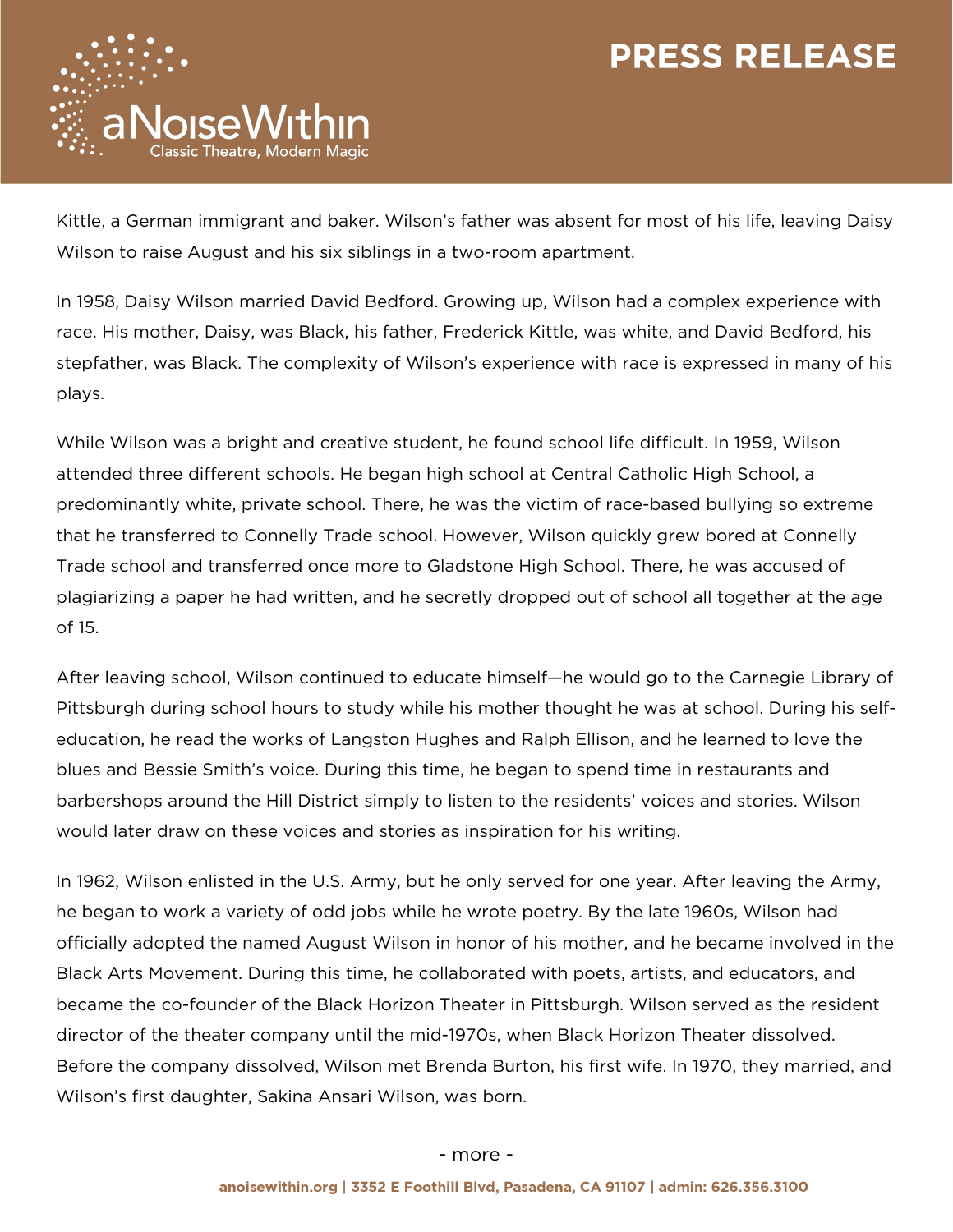

In 1978, Wilson moved to St. Paul, Minnesota. There, Wilson began to focus on playwriting. In 1981, he married Judy Oliver, his second wife. One year later, Wilson was accepted to the National Playwrights Conference at the Eugene O'Neill Theater Center in Connecticut in 1982. During the conference, Wilson met Lloyd Richards, the dean of the Yale University School of Drama and the artistic director of the Yale Repertory Theatre. Lloyd Richards was a legend in the theatrical world, especially in Black theater. Richards became a mentor for Wilson and eventually directed Wilson's first six Broadway productions. The same year, Wilson's play, *Jitney*, premiered at the Allegheny Repertory Theatre in Pittsburgh as the first play produced in his American Century Cycle, a 10 play cycle depicting the Black experience throughout each decade in the 20th century.

In 1984, Wilson's play, *Ma Rainey's Black Bottom*, the second play in Wilson's American Century Cycle, premiered at the Yale Repertory Theatre to great critical acclaim. The production moved to Broadway and earned Wilson his first New York Drama Critics Circle Award. Throughout the 1980s to the early 2000s, Wilson continued to write plays for his American Century Cycle. During this time, he won two Pulitzer Prizes for his writing: one for *Fences* in 1987, and one for *The Piano Lesson* in 1990.

In 1990, Wilson's marriage to Judy Oliver ended, and Wilson moved to Seattle, Washington. There, he met Constanza Romero, a costume designer, and the two married in 1994. Three years later, Wilson's second daughter, Azula Carmen Wilson, was born.

In June 2005, Wilson was diagnosed with terminal liver cancer. He died a few months later, on October 2, in Seattle. His funeral service was held in Pittsburgh, and he is buried in Greenwood Cemetery, not far from his mother, Daisy.

#### **About August Wilson's American Century Cycle**

Over the course of his playwriting career, August Wilson wrote a cycle of ten plays collectively called the American Century Cycle. In his cycle, Wilson sets each of his ten plays in a different decade of the 20th century. The result is a chronicle of the complexities of the changing social and historical landscape of the Black American experience over the course of 100 years. The plays in Wilson's cycle, except *Ma Rainey's Black Bottom*, are set in the Hill District of Pittsburgh, Pennsylvania—the area of Pittsburgh where Wilson grew up.